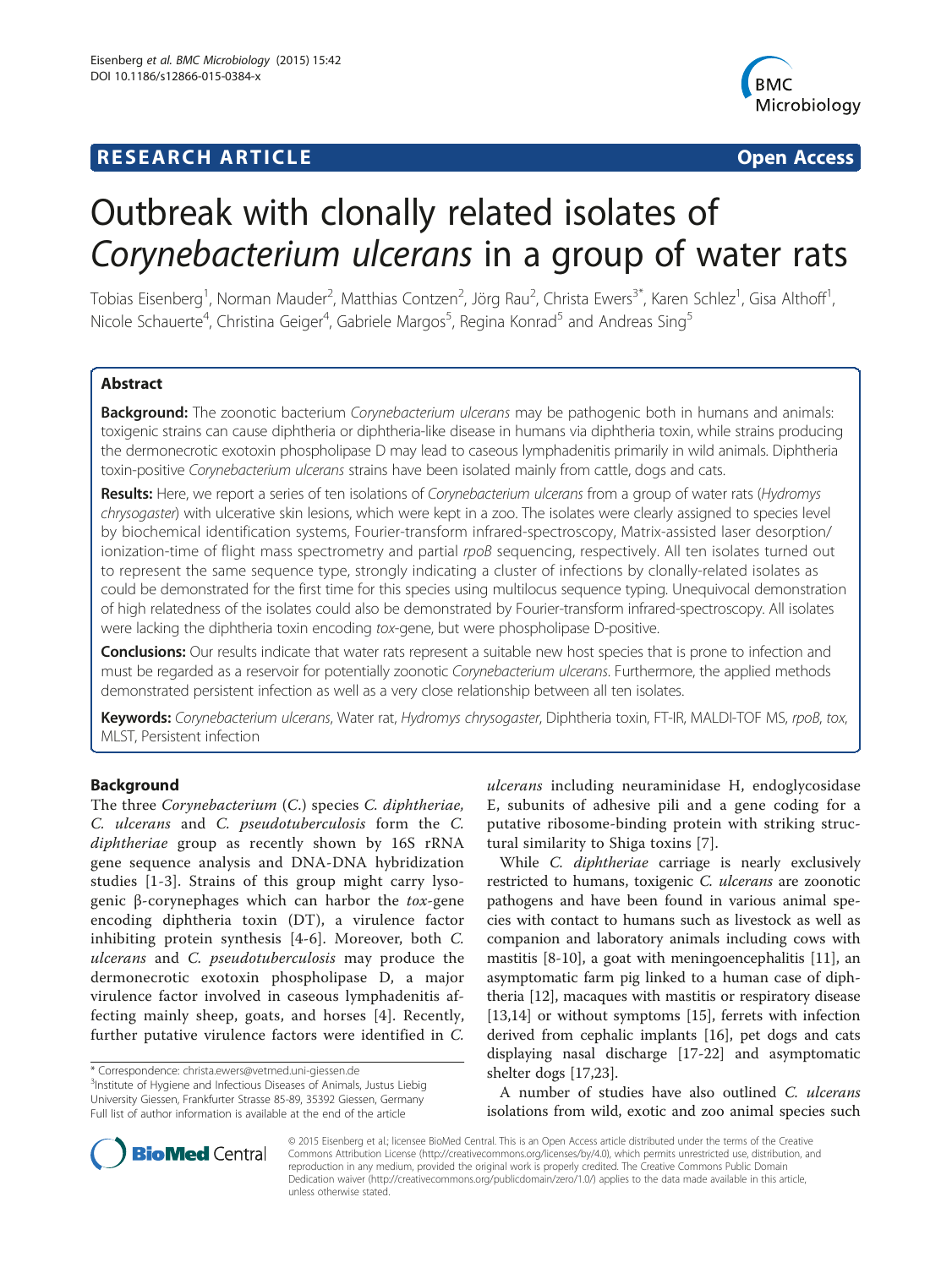<span id="page-1-0"></span>as wild boars and a roe deer with abscess formation in Germany [[24](#page-8-0)-[26\]](#page-8-0), Richardson ground squirrels with gangrenous dermatitis in Canada [[27](#page-8-0)], two otters from UK [[28\]](#page-8-0), two killer whales and a lion from the same zoo in Japan [\[29](#page-8-0)] and a dromedary camel with purulent lymphadenitis [\[30](#page-8-0)]. Investigations on the toxicity with respect to DT were infrequently carried out, but some of the former isolates were toxigenic [\[12,15,20,22,31\]](#page-8-0) or nontoxigenic tox-bearing (NTTB) strains [[24](#page-8-0)-[26\]](#page-8-0), the latter being a phenotype originally described for C. diphtheriae strains [[32\]](#page-8-0) and recently also seen in C. ulcerans [[33](#page-8-0)]. In recent years, diphtheria and diphtheria-like infections with toxigenic C. *ulcerans* have outnumbered those caused by toxigenic C. diphtheriae in many industrialized countries [\[33](#page-8-0)-[35](#page-8-0)]. In contrast to C. diphtheriaecaused disease in humans, most human C. ulcerans diphtheria cases are associated with animal contact [[33,35\]](#page-8-0). Since C. ulcerans has been increasingly isolated as an emerging zoonotic agent of diphtheria and other infections from different animal species, the aim of this study was the comprehensive characterization of ten C. ulcerans isolations from a yet undescribed host species, which caused significant morbidity within the same group of zoo animals.

#### Results

#### Gross pathology and histopathology

Postmortem examinations were performed on cases no. I and VII. The adult male water rats were in poor body condition. Both animals showed multiple to coalescing deep cutaneous ulcers with irregular lateral margins in the caudal area of the dorsum measuring up to  $3 \times 10$  cm (Figure 1).

Microscopic examination of the skin lesions of both rats revealed severe ulceration with extensive necrosuppurative dermatitis extending deeply into the subcutis and partially even underlying skeletal muscles with numerous intralesional colonies of bacilli as well as



Biochemical studies

The conventional biochemical tests revealed corresponding results for catalase activity, esculin hydrolysis, urea hydrolysis and glucose acidification (all positive) as well as cytochrome oxidase, sucrose, maltose, D-xylose and D-mannitol acidification and nitrate reduction (all negative). Varying results (7  $\times$  positive, 3  $\times$  negative) were observed for D-trehalose according to Table [2.](#page-2-0) Using API Coryne or Vitek2-compact together with the ANC (for corynebacteria and anaerobes) and CBC (for coryneform bacteria) card all ten isolates were correctly identified as C. ulcerans. For details see Table [2](#page-2-0).

#### Antimicrobial susceptibility testing

All *C. ulcerans* isolates were *in vitro* susceptible (in brackets minimum inhibitory concentrations [MIC] in  $\mu$ g/ml) to amoxicillin/clavulanic acid (2/1), ampicillin  $(\leq 0.125 - 0.25)$ , apramycin  $(\leq 8)$ , cefquinome  $(\leq 1)$ , ceftiofur  $(\leq 1)$ , cephalothin  $(\leq 4)$ , enrofloxacin  $(\leq 0.0625)$ , erythromycin (≤0.125-0.25), florfenicol (≤1-2), gentamicin (≤2), neomycin (≤8), penicillin G (≤0.0625-0.125), trimethoprim/ sulfamethoxazol (0.5/9.5), and tiamulin (≤4-8). A resistant phenotype was recorded for clindamycin (4), colistin  $(≥4)$ , and spectinomycin  $(64–128)$ . Six and four isolates were susceptible  $(\leq 1)$  and resistant (16) to tetracycline, respectively and four and six isolates showed intermediate susceptibility (16) and resistance (16–32) to tilmicosin, respectively. For tests showing varying results see Table [2.](#page-2-0)

fragments of plant material and hair. Using Grocott methenamine silver (GMS) or Ziehl-Neelsen (ZN) stain or periodic acid Schiff (PAS) reaction neither fungal organisms nor acid fast bacilli could be detected.

# Bacterial isolates

In total ten isolates of C. ulcerans could be cultivated from eight water rats from the same group (Table [1](#page-2-0)). The bacteria grew after 24 hours on Columbia blood agar as whitish, chalk-like colonies, approximately 0.5-1.0 mm in diameter and mostly in moderate to high numbers from skin swabs, which were taken from infected ulcers. In animal no. I, C. ulcerans could be isolated from all organs in high numbers. The growth characteristics were consistent with coryneform bacteria [[4\]](#page-8-0). No growth was observed on Gassner agar. After prolonged incubation for an additional 24 hours the irregular, dry colonies reached a size of 1–2 mm in diameter, surrounded by a narrow zone of beta-hemolysis. Gram staining revealed regular gram-positive coccobacilli. All isolates displayed the reverse CAMP phenomenon with Staphylococcus aureus and a regular CAMP reaction with Rhodococcus equi, thus indicating phospholipase D activity [[4\]](#page-8-0).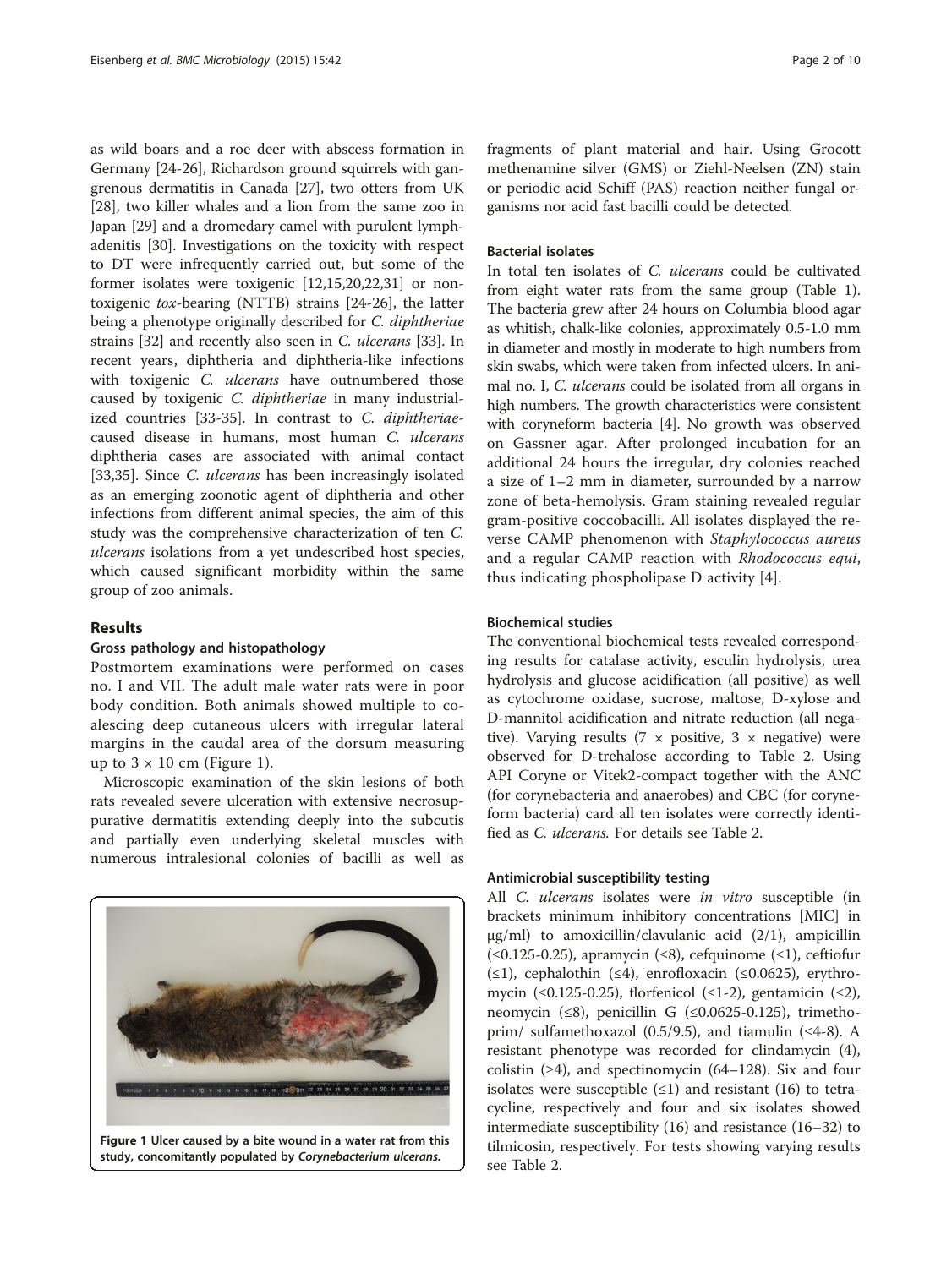| Case<br>no.    | Animal<br>no. | Isolate ID   | Year of<br>isolation | Tissue with positive proof<br>(isolate not stored)                               | Sex   | Clinical presentation, gross pathology and histopathology                                                                                                                                                                                                                                                                                        |  |
|----------------|---------------|--------------|----------------------|----------------------------------------------------------------------------------|-------|--------------------------------------------------------------------------------------------------------------------------------------------------------------------------------------------------------------------------------------------------------------------------------------------------------------------------------------------------|--|
|                |               | 131010012-1  | 2013                 | Skin at necropsy                                                                 | 1.0   | Found dead with two $2 \times 2$ cm cutaneous ulcers on caudal<br>dorsum and tail base; severe multifocal ulcerative<br>necrosuppurative dermatitis with involvement of musculature;<br>mild multifocal chronic lymphoplasmacytic tubulointerstitial<br>nephritis; poor body condition; moderate postmortem changes                              |  |
| $\overline{2}$ |               | 131010012-2  | 2013                 | Intestine at necropsy (liver,<br>spleen, kidney, lung, intestinal<br>lymph node) |       |                                                                                                                                                                                                                                                                                                                                                  |  |
| 3              | $\mathbb{I}$  | 131011719    | 2013                 | Skin                                                                             | 1.0   | Cutaneous ulcer on caudal dorsum                                                                                                                                                                                                                                                                                                                 |  |
| 4              | Ш             | 131013415-1  | 2013                 | <b>Skin</b>                                                                      | 0.0.1 | Cutaneous ulcer on caudal dorsum                                                                                                                                                                                                                                                                                                                 |  |
| 5              | $\mathsf{N}$  | 131013415-2  | 2013                 | <b>Skin</b>                                                                      | 0.0.1 | Cutaneous ulcer on caudal dorsum                                                                                                                                                                                                                                                                                                                 |  |
| 6              | V             | 131015432-10 | 2013                 | Skin                                                                             | 1.0   | Cutaneous ulcer on caudal dorsum                                                                                                                                                                                                                                                                                                                 |  |
| $\overline{7}$ | $\vee$        | 131015432-13 | 2013                 | Skin                                                                             | 1.0   | Cutaneous ulcer 1 on caudal dorsum                                                                                                                                                                                                                                                                                                               |  |
| 8              | $\vee$        | 131015432-14 | 2013                 | <b>Skin</b>                                                                      | 1.0   | Cutaneous ulcer 2 on caudal dorsum                                                                                                                                                                                                                                                                                                               |  |
| 9              | VII           | 141001018    | 2014                 | Skin at necropsy                                                                 | 1.0   | Multiple to coalescing cutaneous ulcers measuring up to<br>$10 \times 3$ cm on caudal dorsum; multifocal ulcerative<br>necrosuppurative dermatitis with involvement of<br>musculature; focal chronic lymphoplasmacytic myocarditis;<br>chronic lymphoplasmacytic tubulointerstitial nephritis;<br>poor body condition; marked postmortem changes |  |
| 10             | VIII          | 141001548    | 2014                 | <b>Skin</b>                                                                      | 0.0.1 | $\sim$ 2 $\times$ 2 cm cutaneous ulcer on caudal dorsum                                                                                                                                                                                                                                                                                          |  |

<span id="page-2-0"></span>Table 1 Origin of Corynebacterium ulcerans field isolates investigated in this study as well as gross pathology results from respective necropsies (1.0: male, 0.0.1: undetermined sex)

# Matrix-assisted laser desorption/ionization-time of flight mass spectrometry (MALDI-TOF MS)

Using MALDI-TOF mass spectrometry and the BioTyper database all ten isolates were identified to the species level as C. ulcerans with a score level between 2.0 and 2.2, using the direct smear method in sample preparation. Furthermore, identification of the concomitant bacterial flora comprising Escherichia coli, Buttiauxella agrestis, Proteus spp., Aeromonas spp., Alcaligenes faecalis, Acinetobacter johnsonii, Streptococcus dysgalactiae, Enterococcus spp., Staphylococcus aureus and Clostridium perfringens was also carried out by MALDI-TOF MS.

# Fourier Transformation-Infrared Spectroscopy (FT-IR)

The comparison of the infrared (IR)-spectra of the ten isolates from water rats with a collection of field and reference strains showed a clear separation in two main branches for the closely related species C. diphtheriae and C. ulcerans (Figure [2\)](#page-3-0). Inside the C. ulcerans branch all isolates from water rats cluster compactly together, closely adjacent to a group of spectra formed by the reference strains which were isolated from human sources. A group of C. ulcerans from game animals could also be distinguished by FT-IR [[25](#page-8-0)] and clustered distant from the human and rat C. ulcerans.

Table 2 Variable antimicrobial drug susceptibility testing by broth microdilution susceptibility testing with Merlin Micronaut system (μg/ml), biochemical characteristics, API Coryne and Vitek2-compact profiles of 10 Corynebacterium ulcerans field isolates from water rats

| isolate ID   | TET     | <b>TILM</b> | D-Trehalose              | API Coryne profile;     | Vitek2 CBC biotype number | Vitek2 ANC biotype number<br>(interpretation/ % ID) |
|--------------|---------|-------------|--------------------------|-------------------------|---------------------------|-----------------------------------------------------|
|              |         |             |                          | (interpretation/ % ID)  | (interpretation/ % ID)    |                                                     |
| 131010012-1  | R (>16) | R (32)      | $\overline{\phantom{a}}$ | 0 111 326 (Cul/99.7)    | 15431340407010 (Cul/97.0) | 2363060410505 (Cul/99.0)                            |
| 131010012-2  | R (>16) | R (32)      | $^{+}$                   | 326 (Cul/99.7)<br>0.111 | 15431340447010 (Cul/95.0) | 2363020410505 (Cul/99.0)                            |
| 131011719    | R (>16) | R (32)      | $+$                      | 326 (Cul/99.7)<br>0111  | 15031340406010 (Cul/99.0) | 2363021414505 (Cul/91.0)                            |
| 131013415-1  | S(S1)   | R (32)      | $+$                      | 0 111 326 (Cul/99.7)    | 15431340447010 (Cul/94.0) | 2363020400505 (Cul/97.0)                            |
| 131013415-2  | S(S1)   | R (32)      | $\overline{\phantom{a}}$ | 0 111 326 (Cul/99.7)    | 15030340407010 (Cul/97.0) | 2363020410505 (Cul/99.0)                            |
| 131015432-10 | S(S1)   | R (32)      | $(+)$                    | 0 111 326 (Cul/99.7)    | 15431340447010 (Cul/94.0) | 2363060410505 (Cul/95.0)                            |
| 131015432-13 | S(S1)   | (16)        | $^{+}$                   | 366 (Cul/99.9)<br>0.111 | 15431340447010 (Cul/94.0) | 2363020410505 (Cul/99.0)                            |
| 131015432-14 | S(S1)   | (16)        | $\overline{\phantom{a}}$ | 326 (Cul/99.7)<br>0.111 | 15431340407010 (Cul/97.0) | 2363021410505 (Cul/95.0)                            |
| 141001018    | S(S1)   | (16)        | $^{+}$                   | 0 111 767 (Cul/99.9)    | 15431340407010 (Cul/98.0) | 2363060412505 (Cul/90.0)                            |
| 141001548    | R (16)  | (16)        | $+$                      | 326 (Cul/98.0)          | 15431340407010 (Cul/97.0) | 2363020410505 (Cul/99.0)                            |

Susceptibility was determined by using the Clinical Laboratory Standards Institute criteria for broth microdilution susceptibility testing for Corynebacterium spp [\[50](#page-9-0)]. TET tetracycline,TILM tilmicosin, R resistant, / intermediate susceptible, S susceptible phenotype + positive, - negative, (+) weak reaction, Cul C. ulcerans.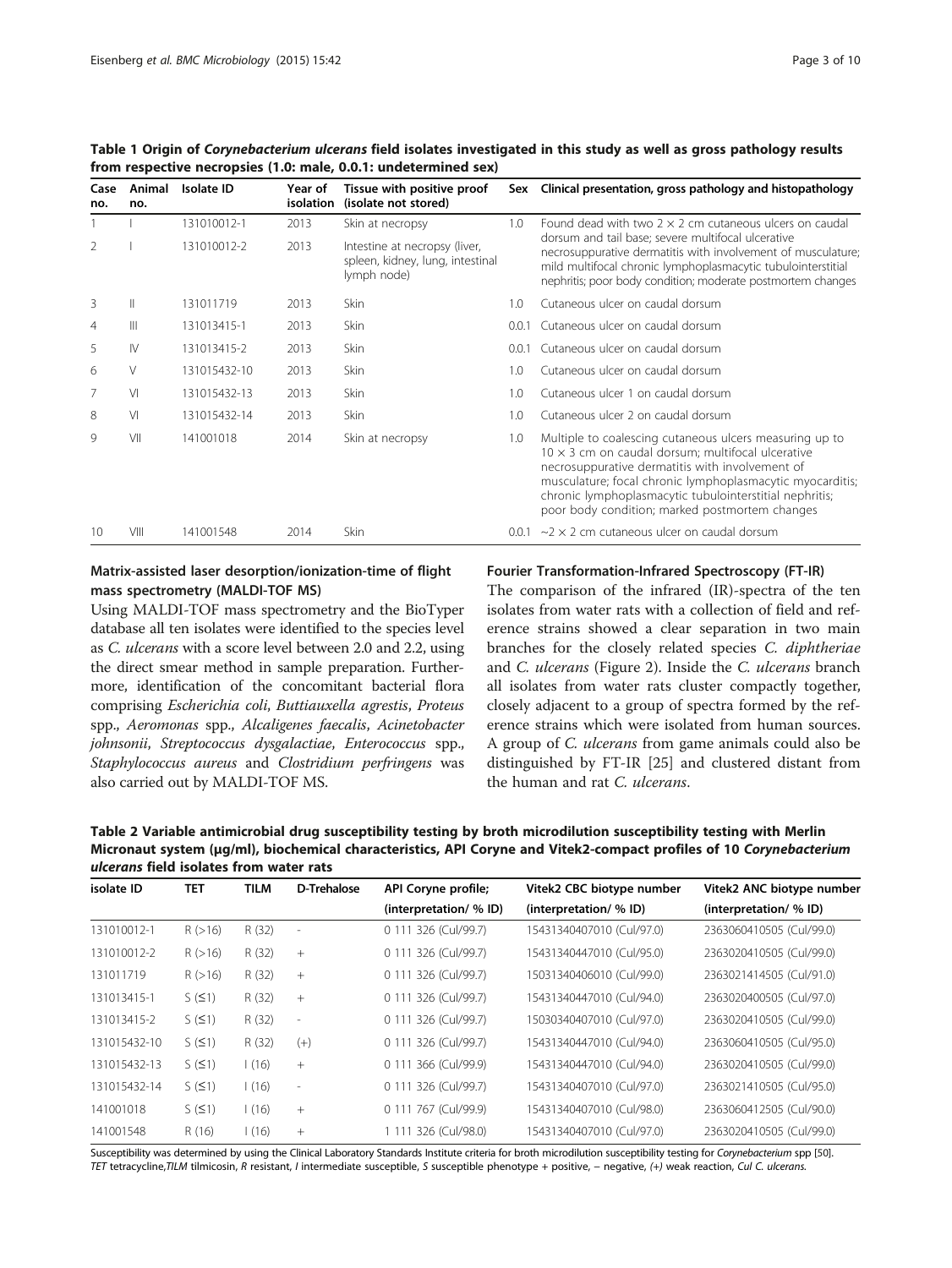<span id="page-3-0"></span>

#### tox PCR

All ten isolates turned out to be non-toxigenic.

#### rpoB analysis

Khamis et al. [[36](#page-8-0),[37\]](#page-8-0) have shown that the gene for the RNA polymerase beta subunit (rpoB) features a better degree of variability for the identification of Corynebacterium species than commonly used 16S rRNA sequences. Hence rpoB was analysed for all ten new isolates as the fragment was already sequenced during multilocus sequence typing (MLST) analysis. All isolates showed no difference in partial rpoB sequences [GenBank accession no. KM595079 - KM595088]. A rpoB sequence-based phylogenetic analysis of the isolates obtained from water rats as well as from humans and game animals is depicted in Figure [3.](#page-4-0) Isolates from water rats cluster together with DT-negative human strain CCM 2823 but distantly to all DT-negative strains from game animals and apart from human DT-positive strains CCM 1750 and CIP 102462.

#### MLST analysis

All isolates from water rats had the same allele type in six housekeeping genes. For leuA amplicons of only four isolates were obtained but these were also identical. None of the allele types observed corresponded to previously published types of C. diphtheriae strains ([http://pubmlst.org/cdiphtheriae/\)](http://pubmlst.org/cdiphtheriae/). Two clusters were discernible in a phylogenetic tree based on concatenated sequences of five housekeeping genes of C. ulcerans strains of different sources (Figure [4](#page-4-0)). The rat isolates, represented by isolate 131011719, grouped together with human isolates and with an isolate from a dog, while the game animal isolates were clearly separated, forming their own cluster.

## **Discussion**

Within the genus Corynebacterium the C. diphtheriae group is the most relevant concerning pathogenicity and public health impact [[24,38\]](#page-8-0). With respect to its zoonotic potential C. *ulcerans* is one of the most important members of the genus and was referred to as an emerging pathogen [\[7,34,39,40](#page-8-0)]. Numerous reports state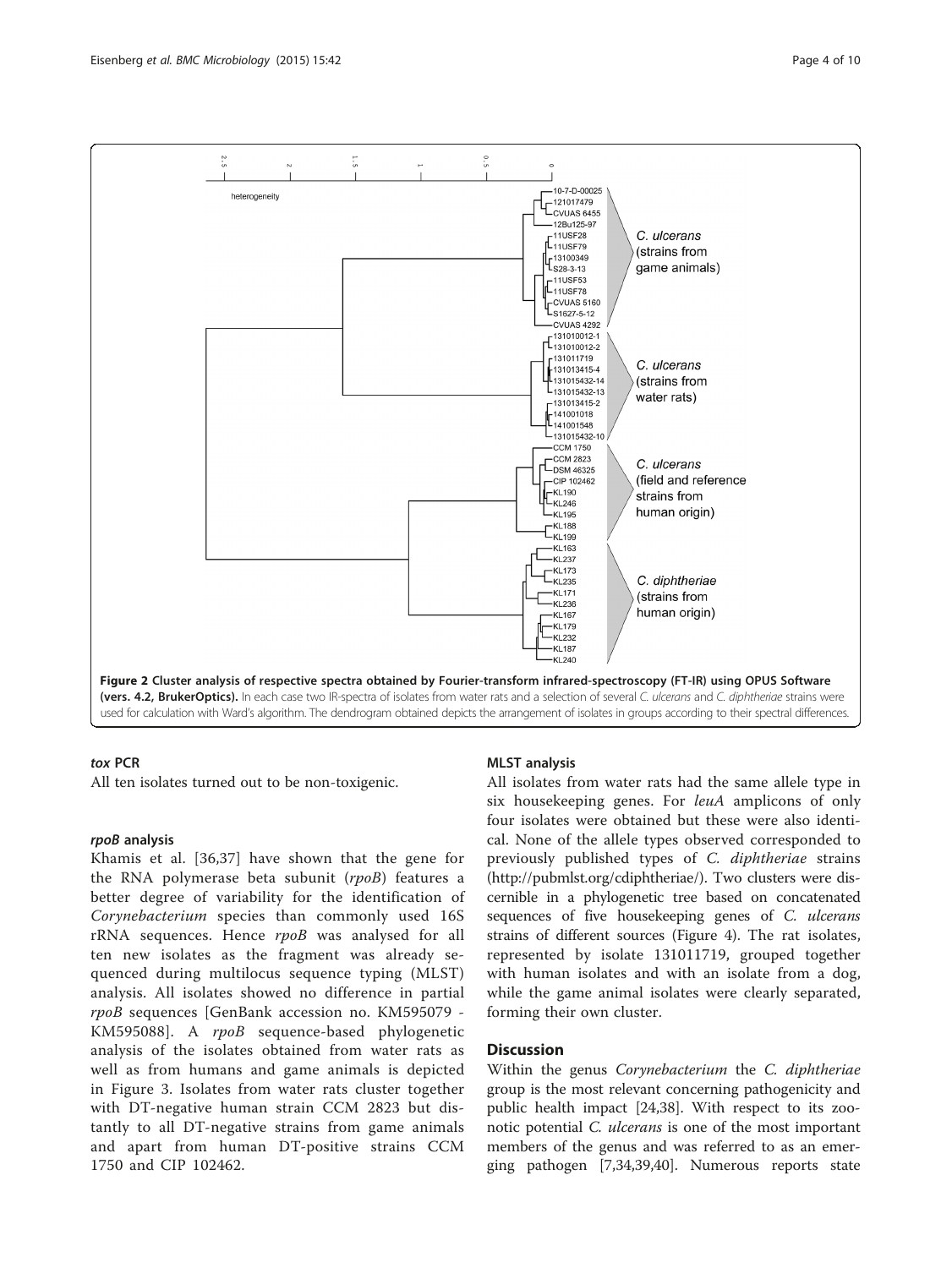<span id="page-4-0"></span>



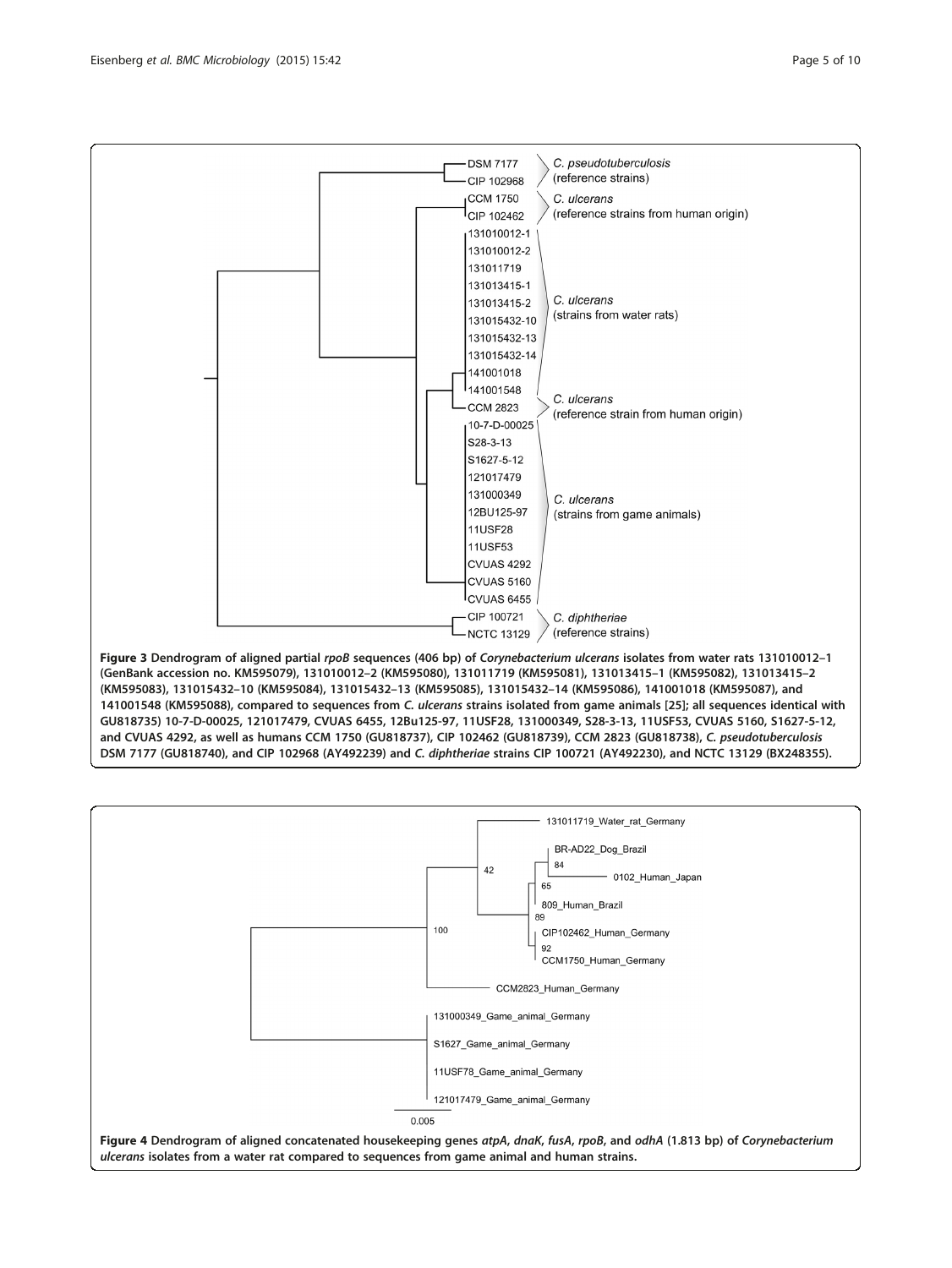zoonotic potential by contact with companion or farm animals [\[12,22,41\]](#page-8-0), but proven transmission of a toxigenic C. ulcerans strain between an animal and a human by isolation of an identical toxigenic C. ulcerans strain from an animal and a human contact person is documented only in four reported cases involving two dogs [[19,41\]](#page-8-0), a cat [[20](#page-8-0)] and a pig [\[12](#page-8-0)], respectively. During outbreaks in animal collections C. ulcerans isolates have so far never been subjected to detailed analysis, nor have they been tested for their relatedness. We have recently demonstrated a considerable homology between strains from game animals from different localities in Germany [[25\]](#page-8-0). According to MLST data C. diphtheriae with its currently 335 sequence types ([http://pubmlst.org/](http://pubmlst.org/cdiphtheriae/) [cdiphtheriae/\)](http://pubmlst.org/cdiphtheriae/) is a weakly clonal species, while the population structure of C. ulcerans is widely unknown. For this study an existing MLST scheme for C. diphtheriae [[42\]](#page-9-0) was adapted with good success, in that all seven allelic loci gave reasonable results also for C. ulcerans. A significant advantage of this method is that the data produced are portable, reproducible, and unambiguous compared to other methods for strain discrimination (e.g. ribotyping) [\[42](#page-9-0)]. The MLST data indicate a very close relationship of the isolates suggesting spread of a clonally-related lineage. The question of origin of this isolate, whether it originated from animals in close proximity or whether it has been introduced by zookeepers of the zoological garden requires further investigations. A phylogenetic tree based on housekeeping genes obtained from available whole genomes places the rat isolates in closer proximity to human than to game animal isolates. On the other hand, the assessment of *rpoB* sequences reveals major grouping effects between DT-negative and DT-positive C. ulcerans strains in particular (Figures [3](#page-4-0) and [4](#page-4-0)). Whether this reflects a common phylogeny of C. ulcerans strains from humans and water rats needs to be further determined using a broader collection of isolates.

Concerning rodent host species and clinical symptoms this report bears remarkable analogies to an outbreak among 350 squirrels from Canada which were captured within the city of Calgary; 63 of them developed dermatitis, conjunctivitis, pharyngitis or septicemia, respectively, when held together in cages within a research facility [[27\]](#page-8-0). As in the case presented here, cutaneous lesions were associated with bite injuries transmitted by asymptomatically infected carrier cage mates and were most likely caused by seasonal group hierarchical fighting. Unfortunately, no toxicity testing was performed on the outbreak strain from the squirrels. C. ulcerans was also isolated from bite injuries, abscesses and pneumonic lung tissue in primates and injection of these isolates led to deep ulcers and necrotic abscesses in guinea pigs as another rodent species [[43](#page-9-0)]. In humans, reported cases

of cutaneous diphtheria by toxigenic C. ulcerans or C. diphtheriae by far outnumber those rare cases of skin infections through non-toxigenic C. ulcerans strains [[21,](#page-8-0)[44-47\]](#page-9-0), nevertheless, they do occur [[21\]](#page-8-0). There is no information available concerning the zoonotic potential of C. ulcerans isolated from water rats. All ten isolates in our study turned out to be non-toxigenic. Recent studies have shown additional virulence factors in C. ulcerans besides DT and phospholipase D [\[7](#page-8-0)]. Human diphtheria can also be attributed to the emergence of non-toxigenic strains causing atypical disease [[42\]](#page-9-0). Strains, which produce only phospholipase D but not DT are also capable to cause severe systemic disease in humans, such as pneumonia and granulomatous nodules in the respiratory tract [\[23](#page-8-0)]. All isolates from this study were highly similar with respect to their antimicrobial pattern and showed at least partial resistance to clindamycin, colistin, spectinomycin, tetracycline and tilmicosin in vitro. Albeit clindamycin was successfully used to treat animal infection [[21](#page-8-0)], resistance to this antimicrobial substance was noted for several human strains of C. ulcerans which were in some cases also resistant to erythromycin [[34\]](#page-8-0) and levofloxacin [[17](#page-8-0)]. One report states oxacillinresistance in an isolate, which also proved to be clindamycin sensitive [[30](#page-8-0)]. Four of the here investigated ten isolates were resistant to tetracycline.

As also shown in previous studies, biochemical differentiation between C. ulcerans and C. pseudotuberculosis can be problematic [[33,36,37](#page-8-0)[,48](#page-9-0)]. Basic conventional tests might be less discriminating between the two species [\[4](#page-8-0)]. Furthermore, they are generally difficult to standardize, thus they may lead to varying and less comparable results. By use of the standardized systems API Coryne and Vitek2-compact all ten isolates from water rats could be correctly identified as C. ulcerans. We have shown recently, that these commercial biochemical test systems were insufficient for the unequivocal identification of C. ulcerans isolates from game animals [[25](#page-8-0)]. In contrast, MALDI-TOF MS has been recently proven to differentiate both, potentially toxigenic Corynebacterium species and coryneform bacteria [\[48,49](#page-9-0)], and this was also true for this study. In addition, we demonstrate that FT-IR can also clearly identify C. ulcerans at species level, showing a high degree of spectral relatedness of the isolates under study. Since partial rpoB sequencing is more discriminatory when compared to 16S rDNA sequencing, a cutoff value of ≤95% similarity proved suitable for species identification within corynebacteria [[37](#page-8-0)] and also clearly enabled species identification in the here described isolates. As suggested from earlier studies  $[24-26]$  $[24-26]$  $[24-26]$  comparison of partial  $rpoB$  gene sequences confirmed a close relationship of all ten isolates in this study, since no variations in these sequences were found.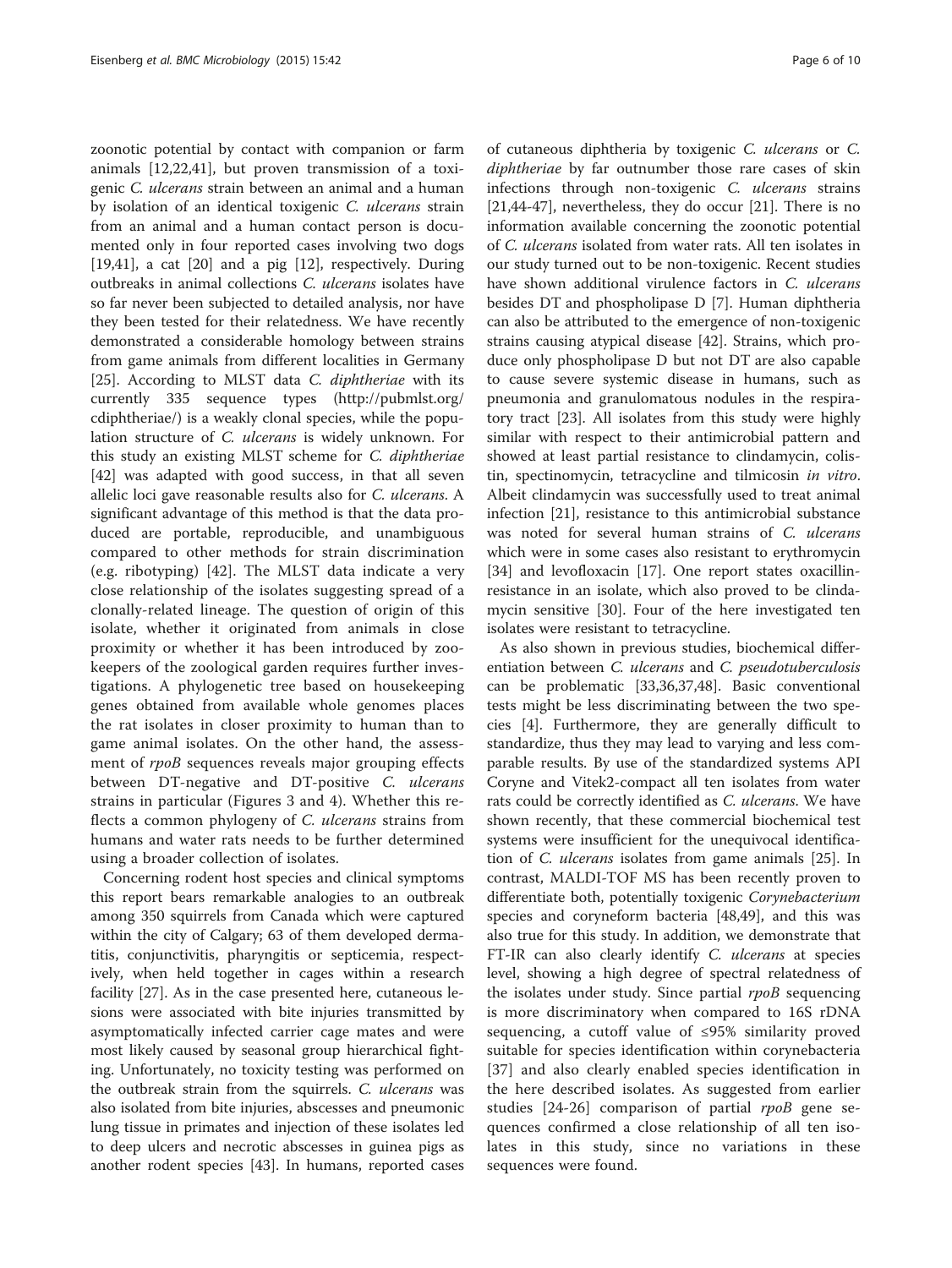#### Conclusion

We have documented ten C. ulcerans isolates from a yet unknown rodent host species. For correct understanding of epidemiology and to unequivocally determine the involved pathogen correctly to species level, commercial biochemical tests and additional approved methods like FT-IR, MALDI-TOF MS and rpoB sequencing were sufficient to prove the C. ulcerans infection. Furthermore, the latter methods and also MLST demonstrated a very close relationship between all ten isolates. Future studies should include further *C. ulcerans* isolates from wildlife in virulence profiling and in phylogenetic typing to fully understand their properties and possible zoonotic consequences.

#### Methods

# Case description

Hydromys chrysogaster, commonly known as "rakali" or "golden bellied water rats", is a rodent species native to Australia. A breeding group in a zoo was housed in an enclosure of 15.2  $m^2$  (29 m<sup>3</sup>) with a water basin of 4 m<sup>3</sup> and several hiding places. During the mating season in June 2013, male water rats displayed numerous skin ulcera, which were associated with bite wounds from intra-species aggression (Figure [1](#page-1-0)). Mostly subadult males or animals representing individuals with a low level in the group's hierarchy were affected. After sampling skin ulcera were successfully treated by local oxytetracycline aerosol application. In severe cases, affected animals were found dead or so deeply moribund that euthanasia was considered the only option and necropsy was performed. Euthanasia was performed according to 2013 edition of AVMA guidelines for the euthanasia of animals [\(https://www.avma.org/KB/Policies/Documents/](https://www.avma.org/KB/Policies/Documents/euthanasia.pdf) [euthanasia.pdf](https://www.avma.org/KB/Policies/Documents/euthanasia.pdf)). Briefly, pentobarbital-sodium 300 mg/ml (Release, Wirtschaftsgenossenschaft deutscher Tierärzte eG, Garbsen, Germany) was administered intraperitoneally. Animal husbandry fulfilled ethical standard guidelines according to the code of ethics and animal welfare of the world association of zoos and aquariums (WAZA; [http://www.waza.org/files/webcontent/1.public\\_site/5.](http://www.waza.org/files/webcontent/1.public_site/5.conservation/code_of_ethics_and_animal_welfare/Code%20of%20Ethics_EN.pdf) [conservation/code\\_of\\_ethics\\_and\\_animal\\_welfare/Code%](http://www.waza.org/files/webcontent/1.public_site/5.conservation/code_of_ethics_and_animal_welfare/Code%20of%20Ethics_EN.pdf) [20of%20Ethics\\_EN.pdf](http://www.waza.org/files/webcontent/1.public_site/5.conservation/code_of_ethics_and_animal_welfare/Code%20of%20Ethics_EN.pdf) ). We further declare that the present study complies with national guidelines. According to the Hesse State Council (Giessen, Germany) the animal work does not require formal approval by its ethics committee or general approval with respect to German law.

#### Bacteria isolation

Isolates of C. ulcerans were obtained during routine bacteriological investigations following skin swabbing (case no. 3–8, 10; Table [1](#page-2-0)) or post mortem examinations (animal no. I, VII; Table [1\)](#page-2-0) from moribund and dead water rats between July 2013 and February 2014. Following full

gross examination, tissue specimens of skin, mesenteric lymph node, lung, liver, kidney, intestine, brain, and conspicuous lesions were fixed in 10% neutral buffered formalin and embedded in paraffin. Sections  $(3 \mu m)$  were cut and routinely stained with haematoxylin and eosin. Additionally, sections of skin were stained with GMS, PAS and ZN. Native tissue samples were processed for bacterial culture. Briefly, organ samples and marginal areas of abscesses were flame sterilized and the surface of a fresh cut was directly inoculated onto culture media. Agar plates were incubated for up to 48 hours at 37°C using aerobic (Columbia agar with 5% sheep blood and Gassner agar; all Oxoid, Wesel, Germany), capnophilic and anaerobic conditions (Schaedler; Oxoid), respectively.

#### Phenotypic characterization

Phenotypic characterization was performed by standard microbiological procedures: Haemolytic properties of the bacteria were examined on blood agar containing 5% sheep blood, microscopic examinations of fixed smears were performed using Gram staining. Bacterial colonies were tested for catalase activity with  $3\%$  H<sub>2</sub>O<sub>2</sub> on microscopic slides. Isolates of coryneform bacteria were subjected to conventional biochemical tests according to Funke et al. and Hommez et al. [\[4,10](#page-8-0)], including nitrate reduction, urea hydrolysis, esculin hydrolysis, acid production from glucose, sucrose, maltose, D-trehalose, Dxylose and D-mannitol (all substrates Merck, Darmstadt, Germany). The tests were evaluated after prolonged incubation at 37°C on days 2, 7, and 14. For further characterization standardized test systems were used, i.e. API Coryne and Vitek2-compact, the latter with respective card systems for both CBC and ANC (all bioMérieux, Nürtingen, Germany). All tests were performed according to the manufacturer's instructions. Since C. ulcerans and C. pseudotuberculosis both display a reverse CAMP phenomenon when tested with an orthogonal growing Staphylococcus aureus American Type Culture Collection (ATCC [Manassas, VA, USA]) 25923 and a regular CAMP reaction with Rhodococcus equi ATCC 33701 both tests were routinely carried out.

C. diphtheriae KL163, KL167, KL171, KL173, KL179, KL187, KL232, KL235-237, KL240 and C. ulcerans KL188, KL190, KL195, KL199, KL246 isolates from humans (National Consiliary Laboratory on Diphtheria), C. ulcerans CCM 1750 and CCM 2823 (Czech Collection of Microorganisms, Masaryk University, Brno, Czech Republic), C. ulcerans CIP 102462 (Institute Pasteur, Paris, France), C. ulcerans DSM 46325<sup>T</sup> (DSMZ - German Collection of Microorganisms and Cell Cultures, Braunschweig, Germany), C. ulcerans from wild ani-mals [[25\]](#page-8-0) and *C. pseudotuberculosis* DSM 7177, CIP 102968 were used as reference strains for comparison.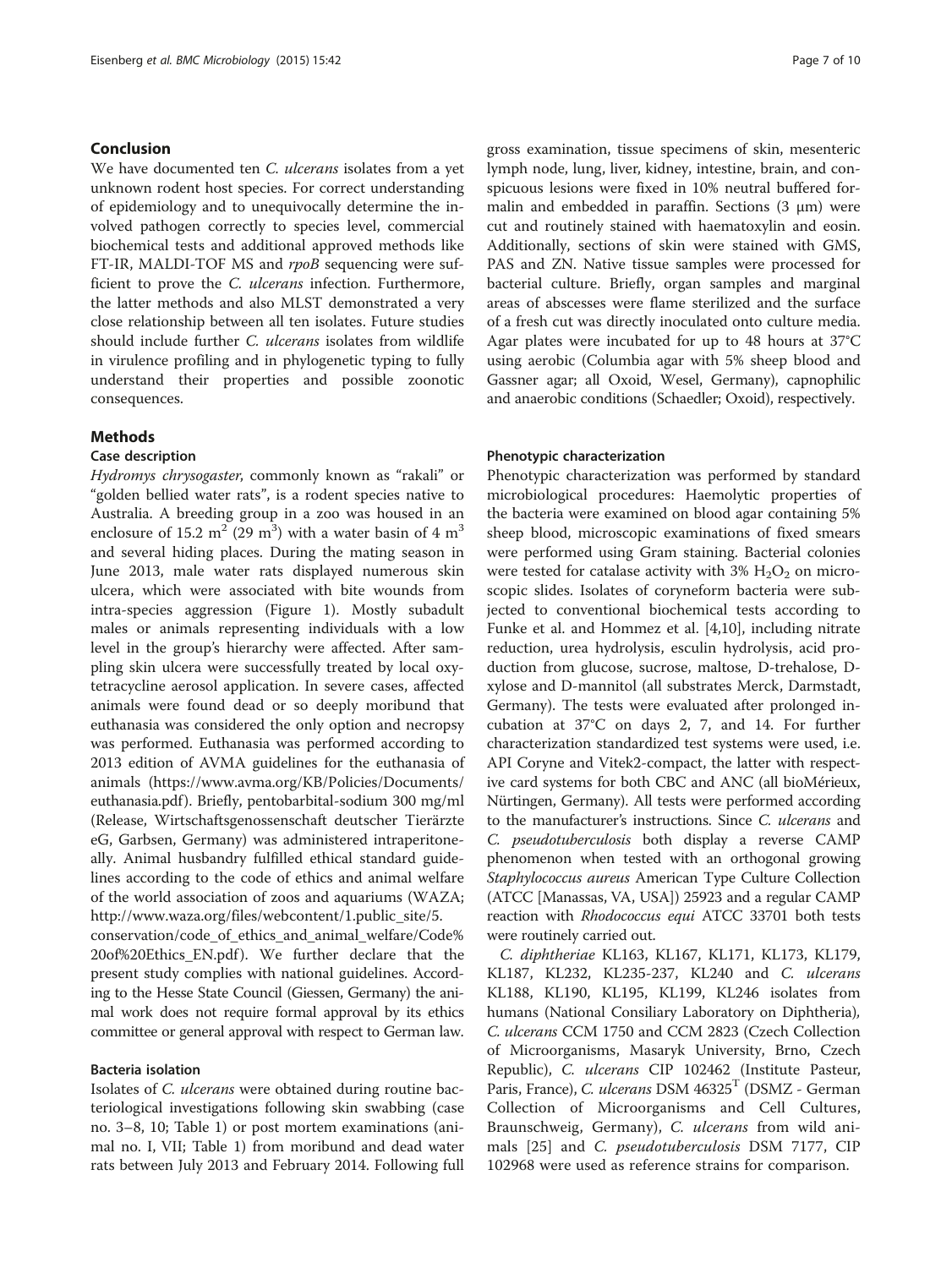#### Antimicrobial susceptibility testing

Antimicrobial drug susceptibility testing was carried out using the broth microdilution susceptibility testing with a commercial system (Merlin Micronaut, Bornheim, Germany) according to the instructions of the manufacturer. The test design (Merlin according to AVID [Arbeitskreis veterinärmedizinische Infektionsdiagnostik of the German Veterinary Society] guidelines) contained the following 19 antimicrobial substances for minimum inhibitory concentration (MIC) testing: amoxicillin/clavulanic acid, ampicillin, apramycin, cefquinome, ceftiofur, clindamycin, colistin, cephalothin, enrofloxacin, erythromycin, florfenicol, gentamicin, neomycin, penicillin G, spectinomycin, trimethoprim/ sulfamethoxazol, tetracycline, tiamulin, and tilmicosin. Susceptibility was determined by assessing clinical breakpoints according to Clinical Laboratory Standards Institute criteria for broth microdilution susceptibility testing for Corynebacterium spp. [[50\]](#page-9-0).

#### Identification by MALDI-TOF MS

Potential coryneform isolates were selected from the culture plates and then subjected to steel-targets according to manufacturer's instructions (BrukerBiotyper, BrukerDaltonics, Bremen, Germany). Isolates were prepared using the direct smear method and analyzed by MALDI-TOF MS using Biotyper Version V3.3.1.0. The database used (DB 4613, BrukerDaltonics) comprised spectra from 71 Corynebacterium species including C. diphtheriae, C. ulcerans, and C. pseudotuberculosis.

# Cluster analysis of infrared spectra of isolates obtained by FT-IR

All bacterial isolates were cultivated independently in 5–7 replicates at 37°C for 24 h on sheep blood agar plates (Oxoid). Harvesting of cells, preparation of bacteria films on zinc selenide plates, drying and handling were performed as described previously [[51\]](#page-9-0). The dried bacteria films were used directly for examination by FT-IR spectroscopy. Infrared spectra were recorded for each sample in a transmission mode from 500 to 4000  $cm^{-1}$  with an FT-IR spectrometer (Tensor27 with HTS-XT-module, BrukerOptics, Ettlingen, Germany). Acquisition and first analysis of data were carried out using OPUS Software (vers. 4.2, BrukerOptics). IR spectra of isolates from water rats and a selection of several *C. ulcerans* and *C.* diphtheriae strains were compared by cluster analysis (cf. [[52,53\]](#page-9-0)). For cluster analysis, the second derivation of the vector normalized spectra in the wave number range of 500–1400 cm−<sup>1</sup> and 2800–3000 cm−<sup>1</sup> were used for calculation with Ward's algorithm (OPUS 4.2; [[54\]](#page-9-0)). The dendrogram obtained depicts the arrangement of isolates in groups according to their spectral differences (Figure [2](#page-3-0)).

#### tox PCR

The tox gene amplification was assessed by using primers DT1 and DT2 [\[55](#page-9-0)] in a modified PCR-protocol described previously [\[24\]](#page-8-0).

#### MLST

MLST was performed according to Bolt et al. [\[42\]](#page-9-0). Briefly, seven housekeeping genes atpA, dnaE, dnaK, fusA, leuA, odha, and rpoB were amplified and both strands of the PCR products were sequenced by Eurofins MWG (Ebersberg, Germany) using the amplification primers. Primer pairs for leuA (leuAulcf CGTTCACTTCTACAATTC and leuAulcr GCCGTGGTCAGTTTTCAT) and dnaK (dnaKulcf ACTTGGGTGGCGGAACCT and dnaKulcr TGGTAAAGGTCTCAGAA) were modified to improve amplification of C. ulcerans leuA and dnaK genes. Sequence analysis was done with Lasergene (DNASTAR, Madison, USA). Partial MLST was further performed for seven *C. ulcerans* strains from game animals [\[25](#page-8-0)] and from humans [\[20\]](#page-8-0), which were also included in FT-IR analysis. Additional housekeeping gene sequences were obtained from available whole genome sequences of C. ulcerans human isolates 809 [\[7\]](#page-8-0) [Accession-No. CP0022790] and 0102 [[56](#page-9-0)] [AP012284] and of canine isolate BR-AD22 [[7](#page-8-0)] [CP002791]. For calculating a phylogenetic tree of the concatenated sequences of atpA, dnaK, fusA, rpoB, and odhA genes we used RAxML (Randomized Axelerated Maximum Likelihood) 8 [\[57\]](#page-9-0). This is a program for sequential and parallel Maximum Likelihood based inference of large phylogenetic trees. In detail, we used the General Time Reversible model of nucleotide substitution under the Gamma model or rate heterogeneity. A total number of 100 bootstrap replicates with random seed were calculated and visualization of the tree was performed with Dendroscope 3 [\[58\]](#page-9-0).

#### Abbreviations

C.: Corynebacterium; MALDI-TOF MS: Matrix-assisted laser desorption/ ionization-time of flight mass spectrometry; FT-IR: Fourier-transform infrared-spectroscopy; DT: Diphtheria toxin; MLST: multilocus sequence typing; NTTB: non-toxigenic tox-bearing; GMS: Grocott methenamine silver; ZN: Ziehl-Neelsen; PAS: Periodic acid schiff; ANC: Corynebacteria and anaerobes; CBC: Coryneform bacteria; MIC: Minimum inhibitory concentration; IR: Infrared; CCM: Czech collection of microorganisms; CIP: Collection of institute pasteur; ATCC: American type culture collection; KL: Strain collection of the national consiliary laboratory on diphtheria; DSM: German collection of microorganisms and cell cultures; AVID: Arbeitskreis veterinärmedizinische Infektionsdiagnostik.

#### Competing interests

The authors declare that they have no competing interests.

#### Authors' contributions

TE, NM, CE and AS conceived the study. TE, NM, MC, JR, CE, KS, GA, GM, RK and EG carried out diagnostics and experiments. NS and CG were in charge of animal care, sample acquisition and therapy. TE wrote the manuscript and all the authors read and approved the final manuscript.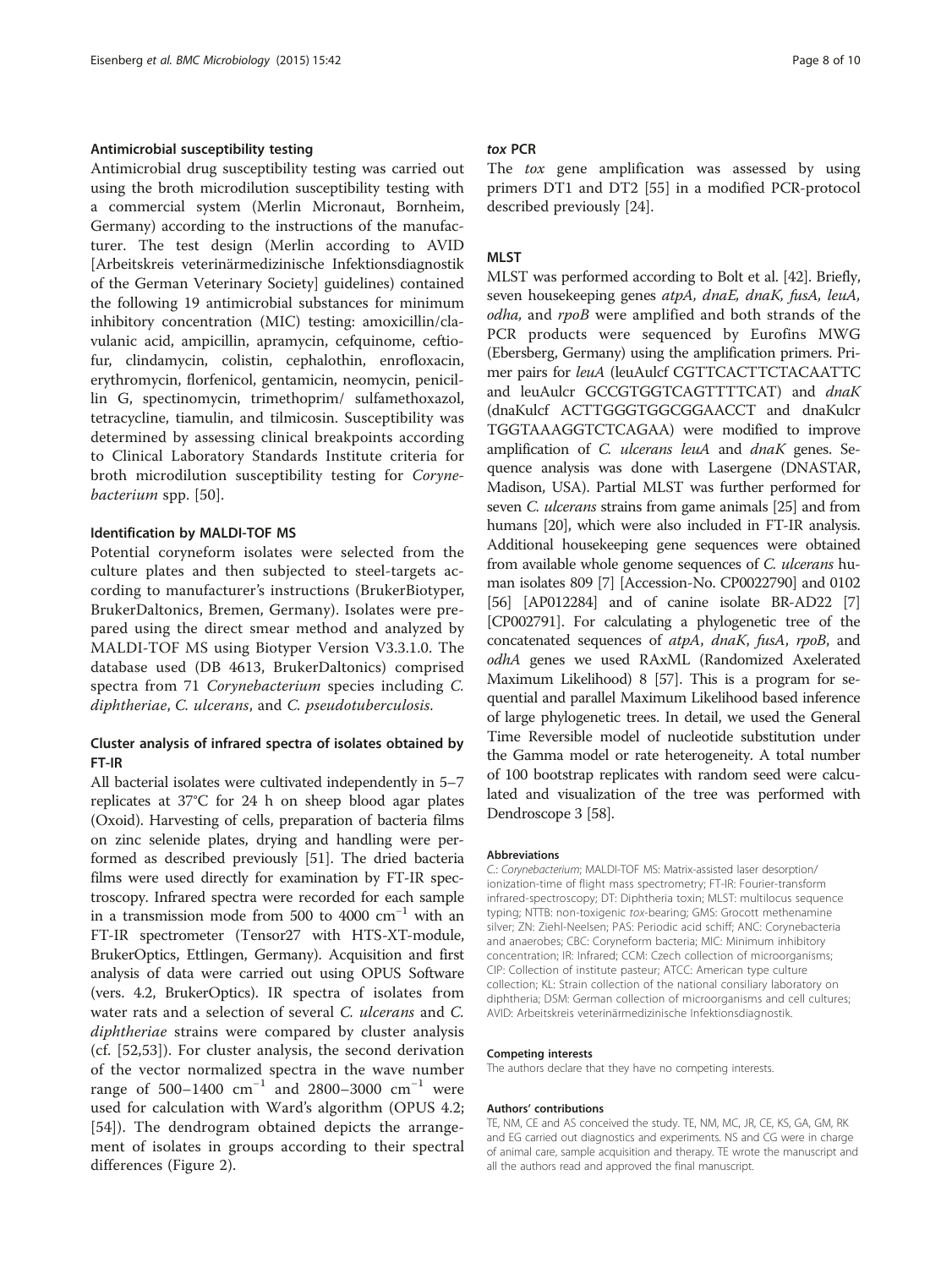#### <span id="page-8-0"></span>Acknowledgement

The authors like to thank Anna Mohr, Wolfgang Schmidt, Sabine Wolf, Barbara Depner, Anna Katharina Schmid, and Jana Kistenmacher for excellent technical assistance, Barbara Gamb for the unsurpassed literature service and Anja Berger and Heribert Bischoff for continuous support. The Hessian State Laboratory and the Consiliary Laboratory on Diphtheria are partly supported by the Hessian Ministry for the Environment, Climate Change, Agriculture and Consumer Protection and Robert Koch-Institute, respectively.

#### Author details

<sup>1</sup> Landesbetrieb Hessisches Landeslabor, Schubertstr. 60, 35392 Gießen, Germany. <sup>2</sup>Chemisches und Veterinäruntersuchungsamt Stuttgart, Schaflandstr. 3/2, 70736 Fellbach, Germany. <sup>3</sup>Institute of Hygiene and Infectious Diseases of Animals, Justus Liebig University Giessen, Frankfurter Strasse 85-89, 35392 Giessen, Germany. <sup>4</sup>Zoo Frankfurt, Bernhard-Grzimek-Allee 1, 60316 Frankfurt, Germany. <sup>5</sup>National Consiliary Laboratory on Diphtheria, Bayerisches Landesamt für Gesundheit und Lebensmittelsicherheit, Veterinärstraße 2, 85764 Oberschleißheim, Germany.

#### Received: 20 October 2014 Accepted: 11 February 2015 Published online: 21 February 2015

#### References

- 1. Riegel P, Ruimy R, de Briel D, Prevost G, Jehl F, Christen R, et al. Taxonomy of Corynebacterium diphtheriae and related taxa, with recognition of Corynebacterium ulcerans sp. nov. nom. rev. FEMS Microbiol Lett. 1995;126:271–6.
- 2. Pascual C, Lawson PA, Farrow JA, Gimenez MN, Collins MD. Phylogenetic analysis of the genus Corynebacterium based on 16S rRNA gene sequences. Int J Syst Bacteriol. 1995;45:724-8.
- Ruimy R, Riegel P, Boiron P, Monteil H, Christen R. Phylogeny of the genus Corynebacterium deduced from analyses of small-subunit ribosomal DNA sequences. Int J Syst Bacteriol. 1995;45:740–6.
- 4. Funke G, von Graevenitz A, Clarridge 3rd JE, Bernard KA. Clinical microbiology of coryneform bacteria. Clin Microbiol Rev. 1997;10:125–59.
- 5. Wong TP, Groman N. Production of diphtheria toxin by selected isolates of Corynebacterium ulcerans and Corynebacterium pseudotuberculosis. Infect Immun. 1984;43:1114–6.
- 6. Ventura M, Canchaya C, Tauch A, Chandra G, Fitzgerald GF, Chater KF, et al. Genomics of Actinobacteria: tracing the evolutionary history of an ancient phylum. Microbiol Mol Biol Rev. 2007;71:495–548.
- 7. Trost E, Al-Dilaimi A, Papavasiliou P, Schneider J, Viehoever P, Burkovski A, et al. Comparative analysis of two complete Corynebacterium ulcerans genomes and detection of candidate virulence factors. BMC Genomics. 2011;12:383.
- 8. Bostock AD, Gilbert FR, Lewis D, Smith DC. Corynebacterium ulcerans infection associated with untreated milk. J Infect. 1984;9:286–8.
- Higgs TM, Smith A, Cleverly LM, Neave FK. Corynebacterium ulcerans infections in a dairy herd. Vet Rec. 1967;81:34–5.
- 10. Hommez J, Devriese LA, Vaneechoutte M, Riegel P, Butaye P, Haesebrouck F. Identification of nonlipophilic corynebacteria isolated from dairy cows with mastitis. J Clin Microbiol. 1999;37:954–7.
- 11. Morris WE, Uzal FA, Cipolla AL. Pyogranulomatous meningoencephalitis in a goat due to Corynebacterium ulcerans. Vet Rec. 2005;156:317–8.
- 12. Schuhegger R, Schoerner C, Dlugaiczyk J, Lichtenfeld I, Trouillier A, Zeller-Peronnet V, et al. Pigs as source for toxigenic Corynebacterium ulcerans. Emerg Infect Dis. 2009;15:1314–5.
- 13. Fox JG, Frost WW. Corynebacterium ulcerans mastitis in a bonnet macaque (Macaca radiata). Lab Anim Sci. 1974;24:820–2.
- 14. Venezia J, Cassiday PK, Marini RP, Shen Z, Buckley EM, Peters Y, et al. Characterization of Corynebacterium species in macaques. J Med Microbiol. 2012;61:1401–8.
- 15. Hirai-Yuki A, Komiya T, Suzaki Y, Ami Y, Katsukawa C, Takahashi M, et al. Isolation and characterization of toxigenic Corynebacterium ulcerans from 2 closed colonies of cynomolgus macaques (Macaca fascicularis) in Japan. Comp Med. 2013;63:272–8.
- 16. Marini RP, Cassiday PK, Venezia J, Shen Z, Buckley EM, Peters Y, et al. Corynebacterium ulcerans in ferrets. Emerg Infect Dis. 2014;20:159–61.
- 17. Katsukawa C, Komiya T, Yamagishi H, Ishii A, Nishino S, Nagahama S, et al. Prevalence of Corynebacterium ulcerans in dogs in Osaka, Japan. J Med Microbiol. 2012;61:266–73.
- 18. Sykes JE, Mapes S, Lindsay LL, Samitz E, Byrne BA. Corynebacterium ulcerans bronchopneumonia in a dog. J Vet Intern Med. 2010;24:973–6.
- 19. Lartigue MF, Monnet X, Le Fleche A, Grimont PA, Benet JJ, Durrbach A, et al. Corynebacterium ulcerans in an immunocompromised patient with diphtheria and her dog. J Clin Microbiol. 2005;43:999–1001.
- 20. Berger A, Huber I, Merbecks SS, Ehrhard I, Konrad R, Hörmansdorfer S, et al. Toxigenic Corynebacterium ulcerans in woman and cat. Emerg Infect Dis. 2011;17:1767–9.
- 21. Corti MA, Bloemberg GV, Borelli S, Kutzner H, Eich G, Hoelzle L, et al. Rare human skin infection with Corynebacterium ulcerans: transmission by a domestic cat. Infection. 2012;40:575–8.
- 22. De Zoysa A, Hawkey PM, Engler K, George R, Mann G, Reilly W, et al. Characterization of toxigenic Corynebacterium ulcerans strains isolated from humans and domestic cats in the United Kingdom. J Clin Microbiol. 2005;43:4377–81.
- 23. Dias AA, Silva Jr FC, Pereira GA, Souza MC, Camello TC, Damasceno JA, et al. Corynebacterium ulcerans isolated from an asymptomatic dog kept in an animal shelter in the metropolitan area of Rio de Janeiro, Brazil. Vector Borne Zoonotic Dis. 2010;10:743–8.
- 24. Contzen M, Sting R, Blazey B, Rau J. Corynebacterium ulcerans from diseased wild boars. Zoonoses Public Health. 2011;58:479–88.
- 25. Eisenberg T, Kutzer P, Peters M, Sing A, Contzen M, Rau J. Nontoxigenic tox-bearing Corynebacterium ulcerans infection among game animals, Germany. Emerg Infect Dis. 2014;20:448–52.
- 26. Rau J, Blazey B, Contzen M, Sting R. [Corynebacterium ulcerans infection in roe deer (Capreolus capreolus)]. Berl Munch Tierarztl Wochenschr. 2012;125:159–62.
- 27. Olson ME, Goemans I, Bolingbroke D, Lundberg S. Gangrenous dermatitis caused by Corynebacterium ulcerans in Richardson ground squirrels. J Am Vet Med Assoc. 1988;193:367–8.
- 28. Foster G, Patterson T, Howie F, Simpson V, Davison N, Efstratiou A, et al. Corynebacterium ulcerans in free-ranging otters. Vet Rec. 2002;150:524.
- 29. Seto Y, Komiya T, Iwaki M, Kohda T, Mukamoto M, Takahashi M, et al. Properties of corynephage attachment site and molecular epidemiology of Corynebacterium ulcerans isolated from humans and animals in Japan. Jpn J Infect Dis. 2008;61:116–22.
- 30. Tejedor MT, Martin JL, Lupiola P, Gutierrez C. Caseous lymphadenitis caused by Corynebacterium ulcerans in the dromedary camel. Can Vet J. 2000;41:126–7.
- 31. Katsukawa C, Kawahara R, Inoue K, Ishii A, Yamagishi H, Kida K, et al. Toxigenic Corynebacterium ulcerans isolated from the domestic dog for the first time in Japan. Jpn J Infect Dis. 2009;62:171–2.
- 32. Groman N, Cianciotto N, Bjorn M, Rabin M. Detection and expression of DNA homologous to the tox gene in nontoxinogenic isolates of Corynebacterium diphtheriae. Infect Immun. 1983;42:48–56.
- 33. Bonmarin I, Guiso N, Le Fleche-Mateos A, Patey O, Patrick AD, Levy-Bruhl D. Diphtheria: a zoonotic disease in France? Vaccine. 2009;27:4196–200.
- 34. Tiwari TS, Golaz A, Yu DT, Ehresmann KR, Jones TF, Hill HE, et al. Investigations of 2 cases of diphtheria-like illness due to toxigenic Corynebacterium ulcerans. Clin Infect Dis. 2008;46:395–401.
- 35. Wagner KS, White JM, Crowcroft NS, De Martin S, Mann G, Efstratiou A. Diphtheria in the United Kingdom, 1986–2008: the increasing role of Corynebacterium ulcerans. Epidemiol Infect. 2010;138:1519–30.
- 36. Khamis A, Raoult D, La Scola B. rpoB gene sequencing for identification of Corynebacterium species. J Clin Microbiol. 2004;42:3925–31.
- 37. Khamis A, Raoult D, La Scola B. Comparison between rpoB and 16S rRNA gene sequencing for molecular identification of 168 clinical isolates of Corynebacterium. J Clin Microbiol. 2005;43:1934–6.
- 38. Ott L, McKenzie A, Baltazar MT, Britting S, Bischof A, Burkovski A, et al. Evaluation of invertebrate infection models for pathogenic corynebacteria. FEMS Immunol Med Microbiol. 2012;65:413–21.
- 39. Dias AA, Santos LS, Sabbadini PS, Santos CS, Silva Junior FC, Napoleao F, et al. Corynebacterium ulcerans diphtheria: an emerging zoonosis in Brazil and worldwide. Rev Saude Publica. 2011;45:1176–91.
- 40. Sing A, Berger A, Schneider-Brachert W, Holzmann T, Reischl U. Rapid detection and molecular differentiation of toxigenic Corynebacterium diphtheriae and Corynebacterium ulcerans strains by LightCycler PCR. J Clin Microbiol. 2011;49:2485–9.
- 41. Hogg RA, Wessels J, Hart J, Efstratiou A, De Zoysa A, Mann G, et al. Possible zoonotic transmission of toxigenic Corynebacterium ulcerans from companion animals in a human case of fatal diphtheria. Vet Rec. 2009;165:691–2.